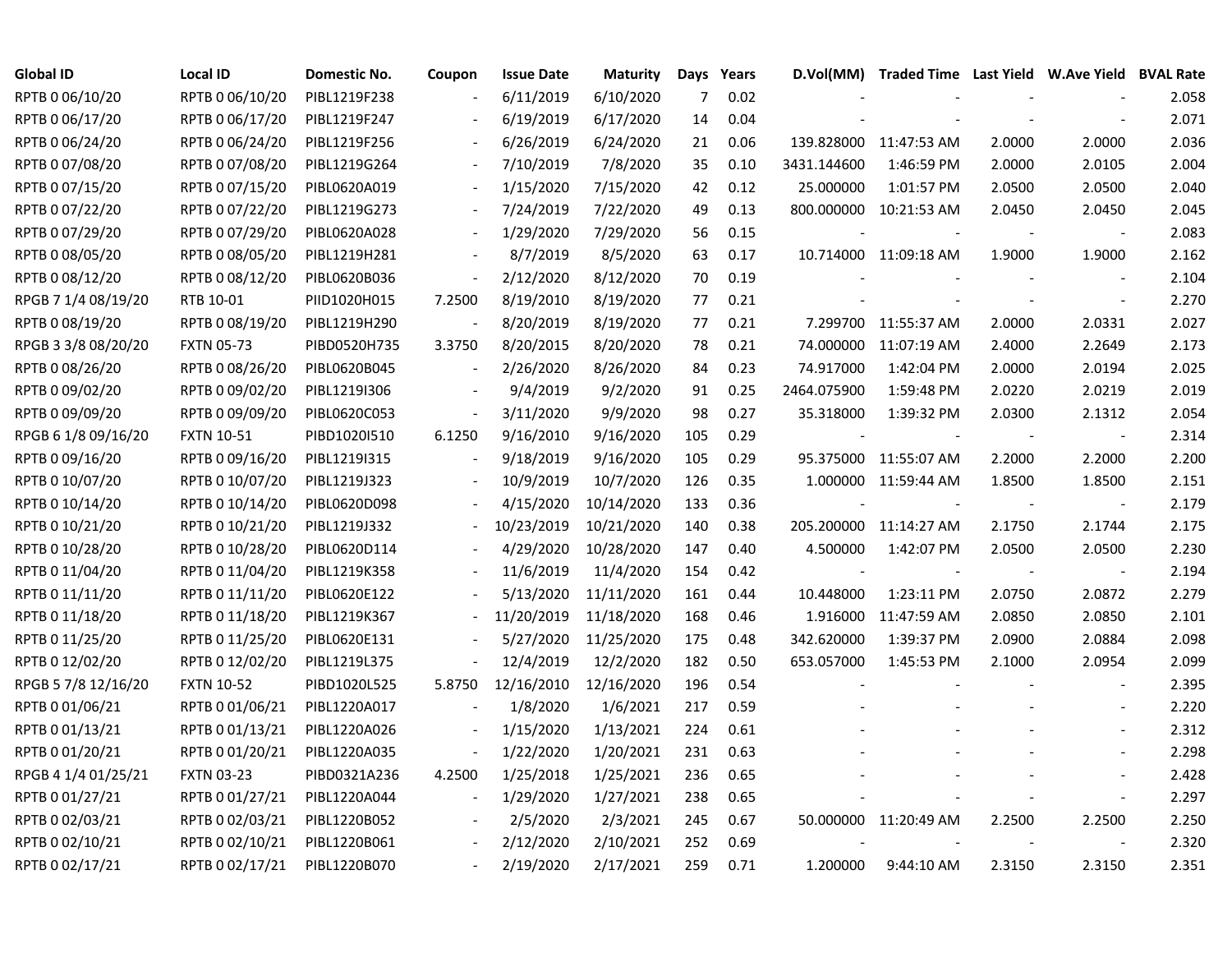| <b>Global ID</b>     | <b>Local ID</b>   | Domestic No. | Coupon                   | <b>Issue Date</b> | <b>Maturity</b>  | Days  | Years | D.Vol(MM)                | Traded Time Last Yield W.Ave Yield BVAL Rate |        |                          |       |
|----------------------|-------------------|--------------|--------------------------|-------------------|------------------|-------|-------|--------------------------|----------------------------------------------|--------|--------------------------|-------|
| RPTB 0 02/24/21      | RPTB 0 02/24/21   | PIBL1220B089 |                          | 2/26/2020         | 2/24/2021        | 266   | 0.73  |                          | 100.000000 10:22:49 AM                       | 2.3250 | 2.3250                   | 2.365 |
| RPGB 7 3/8 03/03/21  | RTB 10-02         | PIID1021C027 | 7.3750                   | 3/3/2011          | 3/3/2021         | 273   | 0.75  |                          |                                              |        |                          | 2.419 |
| RPTB 0 03/03/21      | RPTB 0 03/03/21   | PIBL1220C097 |                          | 3/4/2020          | 3/3/2021         | 273   | 0.75  |                          |                                              |        |                          | 2.359 |
| RPTB 0 03/10/21      | RPTB 0 03/10/21   | PIBL1220C104 |                          | 3/11/2020         | 3/10/2021        | 280   | 0.77  |                          |                                              |        |                          | 2.372 |
| RPTB 0 03/17/21      | RPTB 0 03/17/21   | PIBL1220C113 |                          | 3/18/2020         | 3/17/2021        | 287   | 0.79  |                          |                                              |        | $\overline{\phantom{a}}$ | 2.375 |
| RPGB 3 1/2 03/20/21  | <b>FXTN 07-57</b> | PIBD0721C574 | 3.5000                   | 3/20/2014         | 3/20/2021        | 290   | 0.79  | 2550.000000 11:58:49 AM  |                                              | 2.4500 | 2.4500                   | 2.442 |
| RPTB 0 04/07/21      | RPTB 0 04/07/21   | PIBL1220D149 |                          | 4/8/2020          | 4/7/2021         | 308   | 0.84  | 51.085000                | 1:39:01 PM                                   | 2.4000 | 2.4000                   | 2.400 |
| RPTB 0 04/14/21      | RPTB 0 04/14/21   | PIBL1220D158 |                          | 4/15/2020         | 4/14/2021        | 315   | 0.86  |                          |                                              |        | $\overline{\phantom{a}}$ | 2.430 |
| RPTB 0 04/21/21      | RPTB 0 04/21/21   | PIBL1220D167 |                          | 4/22/2020         | 4/21/2021        | 322   | 0.88  |                          | 72.250000 11:21:34 AM                        | 2.4000 | 2.4000                   | 2.419 |
| RPGB 6 1/2 04/28/21  | <b>FXTN 10-53</b> | PIBD1021D531 | 6.5000                   | 4/28/2011         | 4/28/2021        | 329   | 0.90  |                          | 10.000000 10:35:49 AM                        | 2.7500 | 2.7500                   | 2.467 |
| RPTB 0 04/28/21      | RPTB 0 04/28/21   | PIBL1220D176 |                          | 4/29/2020         | 4/28/2021        | 329   | 0.90  |                          | 22.181000 11:21:31 AM                        | 2.4000 | 2.4000                   | 2.452 |
| RPTB 0 05/05/21      | RPTB 0 05/05/21   | PIBL1220E184 |                          | 5/6/2020          | 5/5/2021         | 336   | 0.92  | $\overline{\phantom{a}}$ |                                              |        | $\overline{\phantom{a}}$ | 2.513 |
| RPTB 0 05/12/21      | RPTB 0 05/12/21   | PIBL1220E193 |                          | 5/13/2020         | 5/12/2021        | 343   | 0.94  | 15.000000                | 9:13:11 AM                                   | 2.4000 | 2.4000                   | 2.553 |
| RPTB 0 05/19/21      | RPTB 0 05/19/21   | PIBL1220E200 |                          | 5/20/2020         | 5/19/2021        | 350   | 0.96  |                          |                                              |        |                          | 2.582 |
| RPTB 0 05/26/21      | RPTB 0 05/26/21   | PIBL1220E219 |                          | 5/27/2020         | 5/26/2021        | 357   | 0.98  | 45.599000                | 1:33:04 PM                                   | 2.4500 | 2.4441                   | 2.456 |
| RPTB 0 06/02/21      | RPTB 0 06/02/21   | PIBL1220F227 | $\overline{\phantom{a}}$ | 6/3/2020          | 6/2/2021         | 364   | 1.00  | 197.003000               | 1:37:19 PM                                   | 2.4100 | 2.4052                   | 2.410 |
| RPGB 4 7/8 06/13/21  | RTB 03-09         | PIID0321F092 | 4.8750                   | 6/13/2018         | 6/13/2021        | 375   | 1.03  | 41.050000                | 10:47:49 AM                                  | 2.6000 | 2.5269                   | 2.537 |
| RPGB 5 3/4 10/20/21  | RTB 10-03         | PIID1021J039 | 5.7500                   | 10/20/2011        | 10/20/2021       | 504   | 1.38  | 0.010000                 | 9:47:39 AM                                   | 2.6500 | 2.6500                   | 2.505 |
| RPGB 5 3/4 11/24/21  | <b>FXTN 10-55</b> | PIBD1021K551 | 5.7500                   | 11/24/2011        | 11/24/2021       | 539   | 1.48  | 15.010000                | 10:32:12 AM                                  | 2.5500 | 2.5501                   | 2.520 |
| RPGB 6 3/8 01/19/22  | <b>FXTN 10-54</b> | PIBD1022G545 | 6.3750                   | 7/19/2011         | 1/19/2022        | 595   | 1.63  | 2.020000                 | 1:07:52 PM                                   | 2.6550 | 2.6550                   | 2.586 |
| RPGB 4 01/26/22      | <b>FXTN 05-74</b> | PIBD0522A747 | 4.0000                   | 1/26/2017         | 1/26/2022        | 602   | 1.65  | 759.250000               | 1:59:41 PM                                   | 2.5500 | 2.5575                   | 2.566 |
| RPGB 15 03/14/22     | <b>FXTN 20-02</b> | PIBD2022C021 | 15.0000                  | 3/14/2002         | 3/14/2022        | 649   | 1.78  |                          |                                              |        | $\blacksquare$           | 2.551 |
| RPGB 4 3/4 07/04/22  | <b>FXTN 03-24</b> | PIBD0322G247 | 4.7500                   | 7/4/2019          | 7/4/2022         | 761   | 2.08  |                          | 130.000000 10:46:27 AM                       | 2.5700 | 2.5931                   | 2.573 |
| RPGB 4 7/8 08/02/22  | <b>FXTN 10-56</b> | PIBD1022H562 | 4.8750                   | 8/2/2012          | 8/2/2022         | 790   | 2.16  |                          |                                              |        | $\overline{\phantom{a}}$ | 2.590 |
| RPGB 4 3/4 09/13/22  | <b>FXTN 10-57</b> | PIBD1022I570 | 4.7500                   | 9/13/2012         | 9/13/2022        | 832   | 2.28  |                          |                                              |        | $\overline{\phantom{a}}$ | 2.604 |
| RPGB 12 3/4 10/17/22 | <b>FXTN 20-03</b> | PIBD2022J033 | 12.7500                  | 10/17/2002        | 10/17/2022       | 866   | 2.37  |                          |                                              |        | $\blacksquare$           | 2.612 |
| RPGB 4 5/8 12/04/22  | RTB 05-11         | PIID0522L114 | 4.6250                   | 12/4/2017         | 12/4/2022        | 914   | 2.50  | 322.350000               | 1:41:14 PM                                   | 2.6000 | 2.5935                   | 2.592 |
| RPGB 4 12/06/22      | <b>FXTN 10-58</b> | PIBD1022L585 | 4.0000                   | 12/6/2012         | 12/6/2022        | 916   | 2.51  | 0.010000                 | 9:53:14 AM                                   | 2.7500 | 2.7500                   | 2.625 |
| RPGB 4 3/8 02/11/23  | RTB 03-10         | PIID0323B101 | 4.3750                   | 2/11/2020         | 2/11/2023        | 983   | 2.69  | 1612.000000              | 1:47:14 PM                                   | 2.5950 | 2.5814                   | 2.597 |
| RPGB 13 02/20/23     | <b>FXTN 20-04</b> | PIBD2023B048 | 13.0000                  | 2/20/2003         | 2/20/2023        | 992   | 2.72  |                          |                                              |        | $\overline{\phantom{a}}$ | 2.644 |
| RPGB 5 1/2 03/08/23  | <b>FXTN 05-75</b> | PIBD0523C752 | 5.5000                   | 3/8/2018          | 3/8/2023         | 1,008 | 2.76  |                          | 190.000000 11:59:32 AM                       | 2.6250 | 2.6292                   | 2.635 |
| RPGB 3 1/2 04/21/23  | <b>FXTN 07-58</b> | PIBD0723D588 | 3.5000                   | 4/21/2016         | 4/21/2023 1,052  |       | 2.88  | 1100.000000 11:14:00 AM  |                                              | 2.6000 | 2.5530                   | 2.589 |
| RPGB 11 7/8 05/29/23 | <b>FXTN 20-05</b> | PIBD2023E054 | 11.8750                  | 5/29/2003         | 5/29/2023 1,090  |       | 2.98  |                          |                                              |        | $\blacksquare$           | 2.669 |
| RPGB 3 1/4 08/15/23  | RTB 10-04         | PIID1023H046 | 3.2500                   | 8/15/2013         | 8/15/2023 1,168  |       | 3.20  | 77.000000                | 1:27:53 PM                                   | 3.0000 | 2.8496                   | 2.837 |
| RPGB 11 3/8 10/23/23 | <b>FXTN 20-06</b> | PIBD2023J068 | 11.3750                  | 10/23/2003        | 10/23/2023 1,237 |       | 3.39  | $\sim$                   | $\overline{\phantom{a}}$                     |        | $\blacksquare$           | 2.700 |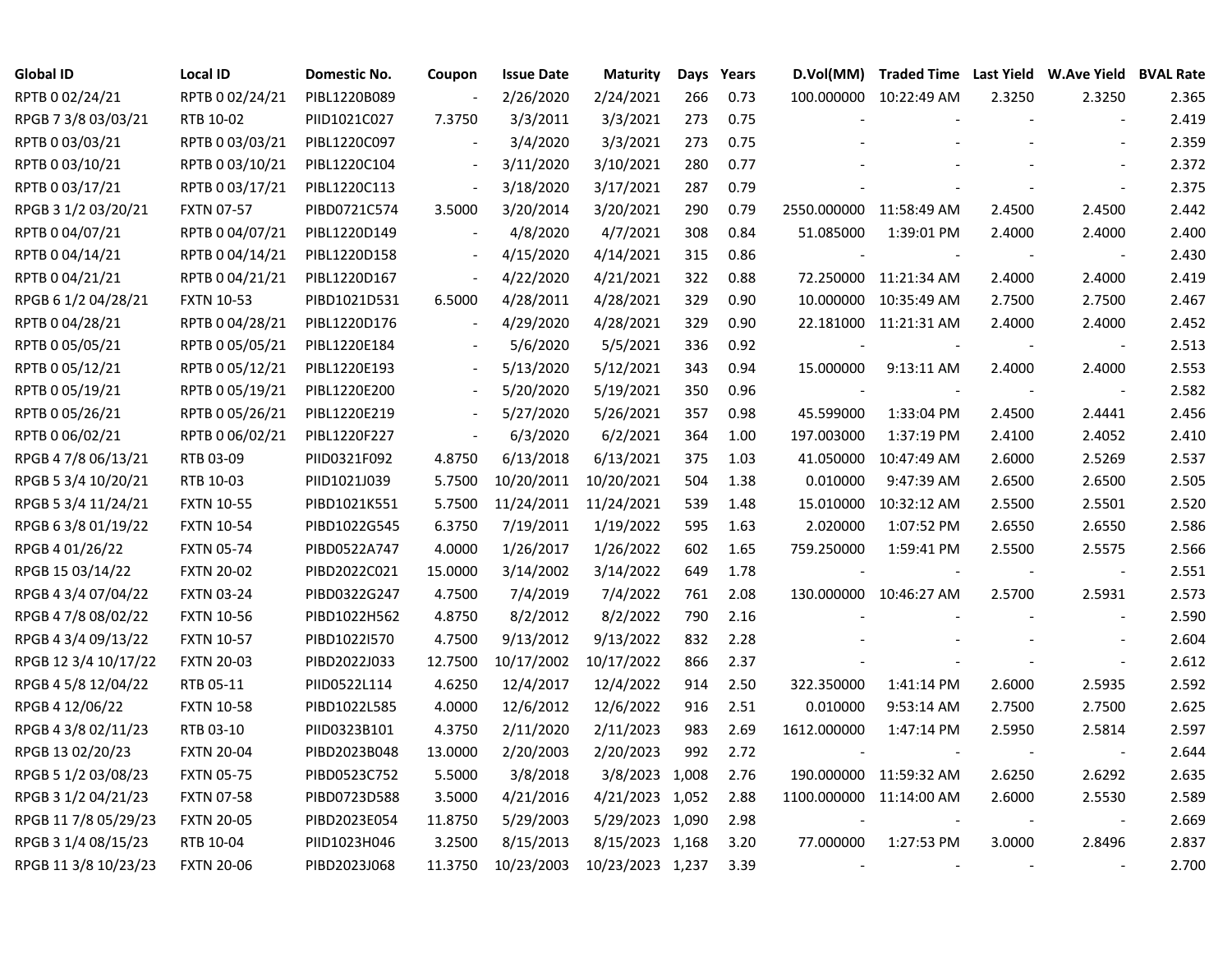| Global ID            | Local ID          | Domestic No. | Coupon  | <b>Issue Date</b> | <b>Maturity</b>        | Days | Years | D.Vol(MM)                | Traded Time Last Yield W.Ave Yield BVAL Rate |        |                          |       |
|----------------------|-------------------|--------------|---------|-------------------|------------------------|------|-------|--------------------------|----------------------------------------------|--------|--------------------------|-------|
| RPGB 6 1/4 03/12/24  | RTB 05-12         | PIID0524C129 | 6.2500  | 3/12/2019         | 3/12/2024 1,378        |      | 3.77  |                          | 4900.500000 10:35:03 AM                      | 2.7500 | 2.6503                   | 2.648 |
| RPGB 4 1/2 04/20/24  | <b>FXTN 07-59</b> | PIBD0724D595 | 4.5000  | 4/20/2017         | 4/20/2024 1,417        |      | 3.88  |                          |                                              |        |                          | 2.746 |
| RPGB 12 3/8 06/03/24 | <b>FXTN 20-07</b> | PIBD2024F075 | 12.3750 | 6/3/2004          | 6/3/2024 1,461         |      | 4.00  |                          |                                              |        |                          | 2.747 |
| RPGB 12 7/8 08/05/24 | <b>FXTN 20-08</b> | PIBD2024H086 | 12.8750 | 8/5/2004          | 8/5/2024 1,524         |      | 4.17  |                          |                                              |        | $\overline{a}$           | 2.760 |
| RPGB 4 1/8 08/20/24  | <b>FXTN 10-59</b> | PIBD1024H595 | 4.1250  | 8/20/2014         | 8/20/2024 1,539        |      | 4.21  |                          |                                              |        | $\overline{\phantom{a}}$ | 2.857 |
| RPGB 4 1/4 10/17/24  | <b>FXTN 05-76</b> | PIBD0524J762 | 4.2500  | 10/17/2019        | 10/17/2024 1,597       |      | 4.37  | 362.010000               | 1:51:35 PM                                   | 2.7000 | 2.7223                   | 2.715 |
| RPGB 13 3/4 11/11/24 | <b>FXTN 20-09</b> | PIBD2024K091 | 13.7500 | 11/11/2004        | 11/11/2024 1,622       |      | 4.44  |                          |                                              |        | $\overline{\phantom{a}}$ | 2.780 |
| RPGB 5 3/4 04/12/25  | <b>FXTN 07-61</b> | PIBD0725D618 | 5.7500  | 4/12/2018         | 4/12/2025 1,774        |      | 4.86  | 126.400000               | 1:36:26 PM                                   | 2.7850 | 2.7519                   | 2.814 |
| RPGB 12 1/8 04/14/25 | <b>FXTN 20-10</b> | PIBD2025D103 | 12.1250 | 4/14/2005         | 4/14/2025 1,776        |      | 4.86  |                          |                                              |        | $\overline{\phantom{a}}$ | 2.811 |
| RPGB 3 5/8 09/09/25  | <b>FXTN 10-60</b> | PIBD10251608 | 3.6250  | 9/9/2015          | 9/9/2025 1,924         |      | 5.27  |                          |                                              |        | $\overline{\phantom{a}}$ | 2.800 |
| RPGB 12 1/8 10/20/25 | <b>FXTN 20-11</b> | PIBD2025J116 | 12.1250 | 10/20/2005        | 10/20/2025 1,965       |      | 5.38  |                          |                                              |        |                          | 2.854 |
| RPGB 18 1/4 11/29/25 | <b>FXTN 25-01</b> | PIBD2525K015 | 18.2500 | 11/29/2000        | 11/29/2025 2,005       |      | 5.49  |                          |                                              |        | $\overline{a}$           | 2.863 |
| RPGB 10 1/4 01/19/26 | <b>FXTN 20-12</b> | PIBD2026A122 | 10.2500 | 1/19/2006         | 1/19/2026 2,056        |      | 5.63  |                          |                                              |        | $\sim$                   | 2.875 |
| RPGB 6 1/4 02/14/26  | <b>FXTN 07-62</b> | PIBD0726B627 | 6.2500  | 2/14/2019         | 2/14/2026 2,082        |      | 5.70  | 1121.400000 11:48:28 AM  |                                              | 2.8500 | 2.8455                   | 2.846 |
| RPGB 3 1/2 09/20/26  | RTB 10-05         | PIID1026I057 | 3.5000  | 9/20/2016         | 9/20/2026 2,300        |      | 6.30  |                          | 32.000000 10:57:46 AM                        | 3.3750 | 3.3766                   | 3.339 |
| RPGB 6 1/4 10/20/26  | RTB 15-01         | PIID1526J019 | 6.2500  | 10/20/2011        | 10/20/2026 2,330       |      | 6.38  |                          |                                              |        |                          | 3.102 |
| RPGB 8 12/07/26      | <b>FXTN 20-13</b> | PIBD2026L139 | 8.0000  | 12/7/2006         | 12/7/2026 2,378        |      | 6.51  |                          |                                              |        | $\overline{\phantom{a}}$ | 2.954 |
| RPGB 5 3/8 03/01/27  | RTB 15-02         | PIID1527C023 | 5.3750  | 3/1/2012          | 3/1/2027 2,462         |      | 6.74  |                          | 2.000000 10:44:38 AM                         | 3.2500 | 3.2500                   | 2.989 |
| RPGB 4 3/4 05/04/27  | <b>FXTN 10-61</b> | PIBD1027E617 | 4.7500  | 5/4/2017          | 5/4/2027 2,526         |      | 6.92  |                          | 12.500000 11:29:22 AM                        | 3.3550 | 3.3550                   | 3.020 |
| RPGB 8 5/8 09/06/27  | <b>FXTN 20-14</b> | PIBD2027I140 | 8.6250  | 9/6/2007          | 9/6/2027 2,651         |      | 7.26  |                          |                                              |        | $\overline{\phantom{a}}$ | 3.035 |
| RPGB 6 1/4 03/22/28  | <b>FXTN 10-63</b> | PIBD1028C635 | 6.2500  | 3/22/2018         | 3/22/2028 2,849        |      | 7.80  |                          |                                              |        |                          | 3.000 |
| RPGB 9 1/2 12/04/28  | <b>FXTN 20-15</b> | PIBD2028L151 | 9.5000  | 12/4/2008         | 12/4/2028 3,106        |      | 8.50  |                          |                                              |        | $\blacksquare$           | 3.146 |
| RPGB 6 7/8 01/10/29  | <b>FXTN 10-64</b> | PIBD1029A644 | 6.8750  | 1/10/2019         | 1/10/2029 3,143        |      | 8.61  | 1446.370000              | 1:47:45 PM                                   | 3.1750 | 3.1807                   | 3.182 |
| RPGB 8 3/4 05/27/30  | <b>FXTN 20-16</b> | PIBD2030E166 | 8.7500  | 5/27/2010         | 5/27/2030 3,645        |      | 9.98  |                          | 0.288000 10:32:30 AM                         | 3.5000 | 3.5000                   | 3.273 |
| RPGB 12 1/2 07/28/30 | <b>FXTN 25-02</b> | PIBD2530G029 | 12.5000 | 7/28/2005         | 7/28/2030 3,707 10.15  |      |       |                          |                                              |        | $\sim$                   | 3.277 |
| RPGB 11 1/4 01/26/31 | <b>FXTN 25-03</b> | PIBD2531A032 | 11.2500 | 1/26/2006         | 1/26/2031 3,889 10.65  |      |       |                          |                                              |        | $\blacksquare$           | 3.314 |
| RPGB 8 07/19/31      | <b>FXTN 20-17</b> | PIBD2031G171 | 8.0000  | 7/19/2011         | 7/19/2031 4,063 11.12  |      |       | 1627.500000              | 1:47:23 PM                                   | 3.3300 | 3.3306                   | 3.329 |
| RPGB 9 3/8 10/05/31  | <b>FXTN 25-04</b> | PIBD2531J042 | 9.3750  | 10/5/2006         | 10/5/2031 4,141 11.34  |      |       |                          |                                              |        |                          | 3.375 |
| RPGB 5 7/8 02/02/32  | <b>FXTN 20-18</b> | PIBD2032B183 | 5.8750  | 2/2/2012          | 2/2/2032 4,261 11.67   |      |       |                          |                                              |        | $\overline{\phantom{a}}$ | 3.632 |
| RPGB 5 7/8 03/01/32  | RTB 20-01         | PIID2032C014 | 5.8750  | 3/1/2012          | 3/1/2032 4,289 11.74   |      |       | 28307.349000 11:23:48 AM |                                              | 3.7500 | 3.4218                   | 3.422 |
| RPGB 5 3/4 09/27/32  | <b>FXTN 20-19</b> | PIBD2032I195 | 5.7500  | 9/27/2012         | 9/27/2032 4,499 12.32  |      |       |                          |                                              |        | $\overline{\phantom{a}}$ | 3.485 |
| RPGB 8 1/2 11/29/32  | <b>FXTN 25-05</b> | PIBD2532K057 | 8.5000  | 11/29/2007        | 11/29/2032 4,562 12.49 |      |       |                          |                                              |        | $\overline{\phantom{a}}$ | 3.966 |
| RPGB 3 5/8 03/21/33  | <b>FXTN 20-20</b> | PIBD2033C206 | 3.6250  | 3/21/2013         | 3/21/2033 4,674 12.80  |      |       | 14.550000                | 1:21:25 PM                                   | 3.8750 | 3.9597                   | 3.933 |
| RPGB 9 1/4 11/05/34  | <b>FXTN 25-06</b> | PIBD2534K062 | 9.2500  | 11/5/2009         | 11/5/2034 5,268 14.42  |      |       |                          |                                              |        |                          | 3.760 |
| RPGB 8 09/30/35      | <b>FXTN 25-07</b> | PIBD2535I071 | 8.0000  | 9/30/2010         | 9/30/2035 5,597 15.32  |      |       |                          |                                              |        |                          | 3.876 |